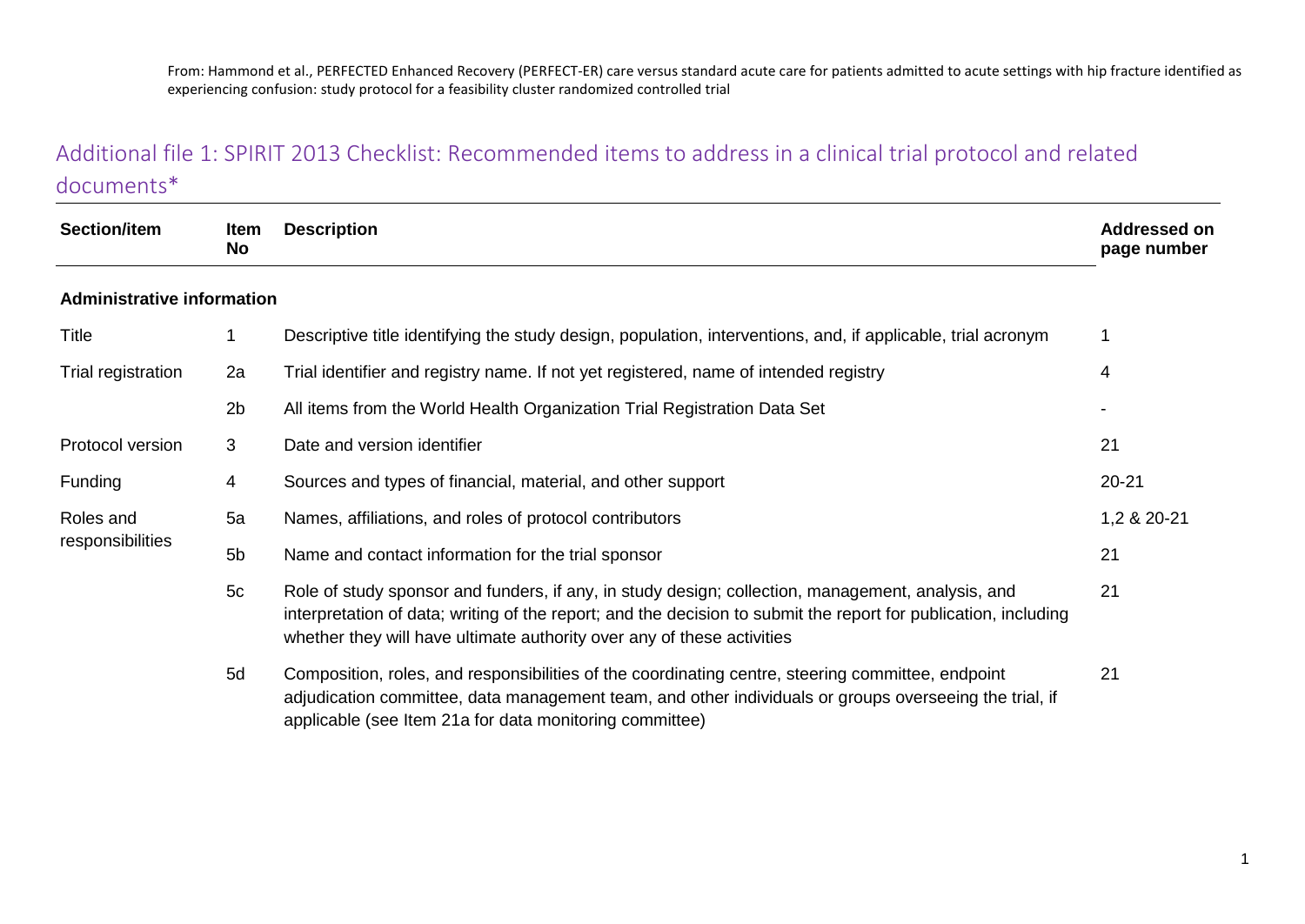### **Introduction**

| Background and<br>rationale | 6a             | Description of research question and justification for undertaking the trial, including summary of relevant<br>studies (published and unpublished) examining benefits and harms for each intervention        | 4-6     |
|-----------------------------|----------------|--------------------------------------------------------------------------------------------------------------------------------------------------------------------------------------------------------------|---------|
|                             | 6 <sub>b</sub> | Explanation for choice of comparators                                                                                                                                                                        |         |
| <b>Objectives</b>           |                | Specific objectives or hypotheses                                                                                                                                                                            | $6 - 7$ |
| Trial design                | 8              | Description of trial design including type of trial (eg, parallel group, crossover, factorial, single group),<br>allocation ratio, and framework (eg, superiority, equivalence, noninferiority, exploratory) |         |
|                             |                | Methods: Particinants interventions and outcomes                                                                                                                                                             |         |

#### **Methods: Participants, interventions, and outcomes**

| Study setting        | 9               | Description of study settings (eg, community clinic, academic hospital) and list of countries where data will 7<br>be collected. Reference to where list of study sites can be obtained           |           |
|----------------------|-----------------|---------------------------------------------------------------------------------------------------------------------------------------------------------------------------------------------------|-----------|
| Eligibility criteria | 10 <sup>°</sup> | Inclusion and exclusion criteria for participants. If applicable, eligibility criteria for study centres and<br>individuals who will perform the interventions (eq. surgeons, psychotherapists)   | $8 - 9$   |
| Interventions        | 11a             | Interventions for each group with sufficient detail to allow replication, including how and when they will be<br>administered                                                                     | $9 - 10$  |
|                      | 11b             | Criteria for discontinuing or modifying allocated interventions for a given trial participant (eg, drug dose<br>change in response to harms, participant request, or improving/worsening disease) |           |
|                      | 11c             | Strategies to improve adherence to intervention protocols, and any procedures for monitoring adherence<br>(eg, drug tablet return, laboratory tests)                                              | $13 - 15$ |
|                      | 11d             | Relevant concomitant care and interventions that are permitted or prohibited during the trial                                                                                                     |           |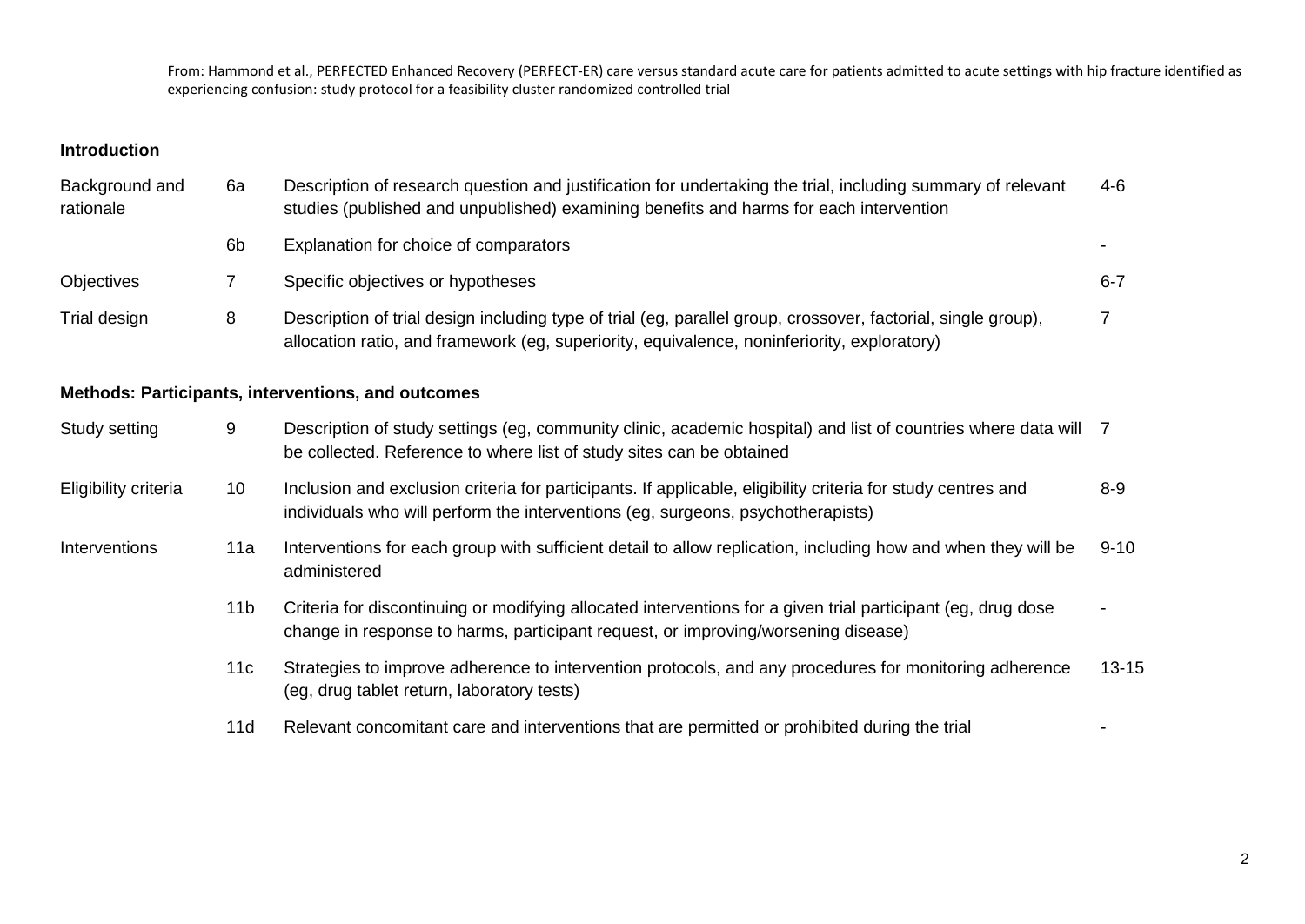| <b>Outcomes</b>      | 12 | Primary, secondary, and other outcomes, including the specific measurement variable (eg, systolic blood<br>pressure), analysis metric (eg, change from baseline, final value, time to event), method of aggregation<br>(eg, median, proportion), and time point for each outcome. Explanation of the clinical relevance of chosen<br>efficacy and harm outcomes is strongly recommended | Table 1,<br><b>Additional file 2</b> |
|----------------------|----|-----------------------------------------------------------------------------------------------------------------------------------------------------------------------------------------------------------------------------------------------------------------------------------------------------------------------------------------------------------------------------------------|--------------------------------------|
| Participant timeline | 13 | Time schedule of enrolment, interventions (including any run-ins and washouts), assessments, and visits<br>for participants. A schematic diagram is highly recommended (see Figure 1)                                                                                                                                                                                                   | 12, Table 1                          |
| Sample size          | 14 | Estimated number of participants needed to achieve study objectives and how it was determined, including 15<br>clinical and statistical assumptions supporting any sample size calculations                                                                                                                                                                                             |                                      |
| Recruitment          | 15 | Strategies for achieving adequate participant enrolment to reach target sample size                                                                                                                                                                                                                                                                                                     | Full protocol                        |

#### **Methods: Assignment of interventions (for controlled trials)**

#### Allocation:

| Sequence<br>generation                 | 16a             | Method of generating the allocation sequence (eg, computer-generated random numbers), and list of any<br>factors for stratification. To reduce predictability of a random sequence, details of any planned restriction<br>(eg, blocking) should be provided in a separate document that is unavailable to those who enrol<br>participants or assign interventions |  |
|----------------------------------------|-----------------|-------------------------------------------------------------------------------------------------------------------------------------------------------------------------------------------------------------------------------------------------------------------------------------------------------------------------------------------------------------------|--|
| Allocation<br>concealment<br>mechanism | 16 <sub>b</sub> | Mechanism of implementing the allocation sequence (eg, central telephone; sequentially numbered,<br>opaque, sealed envelopes), describing any steps to conceal the sequence until interventions are assigned                                                                                                                                                      |  |
| Implementation                         | 16c             | Who will generate the allocation sequence, who will enrol participants, and who will assign participants to<br>interventions                                                                                                                                                                                                                                      |  |
| Blinding (masking)                     | 17a             | Who will be blinded after assignment to interventions (eg, trial participants, care providers, outcome<br>assessors, data analysts), and how                                                                                                                                                                                                                      |  |
|                                        | 17 <sub>b</sub> | If blinded, circumstances under which unblinding is permissible, and procedure for revealing a participant's 7<br>allocated intervention during the trial                                                                                                                                                                                                         |  |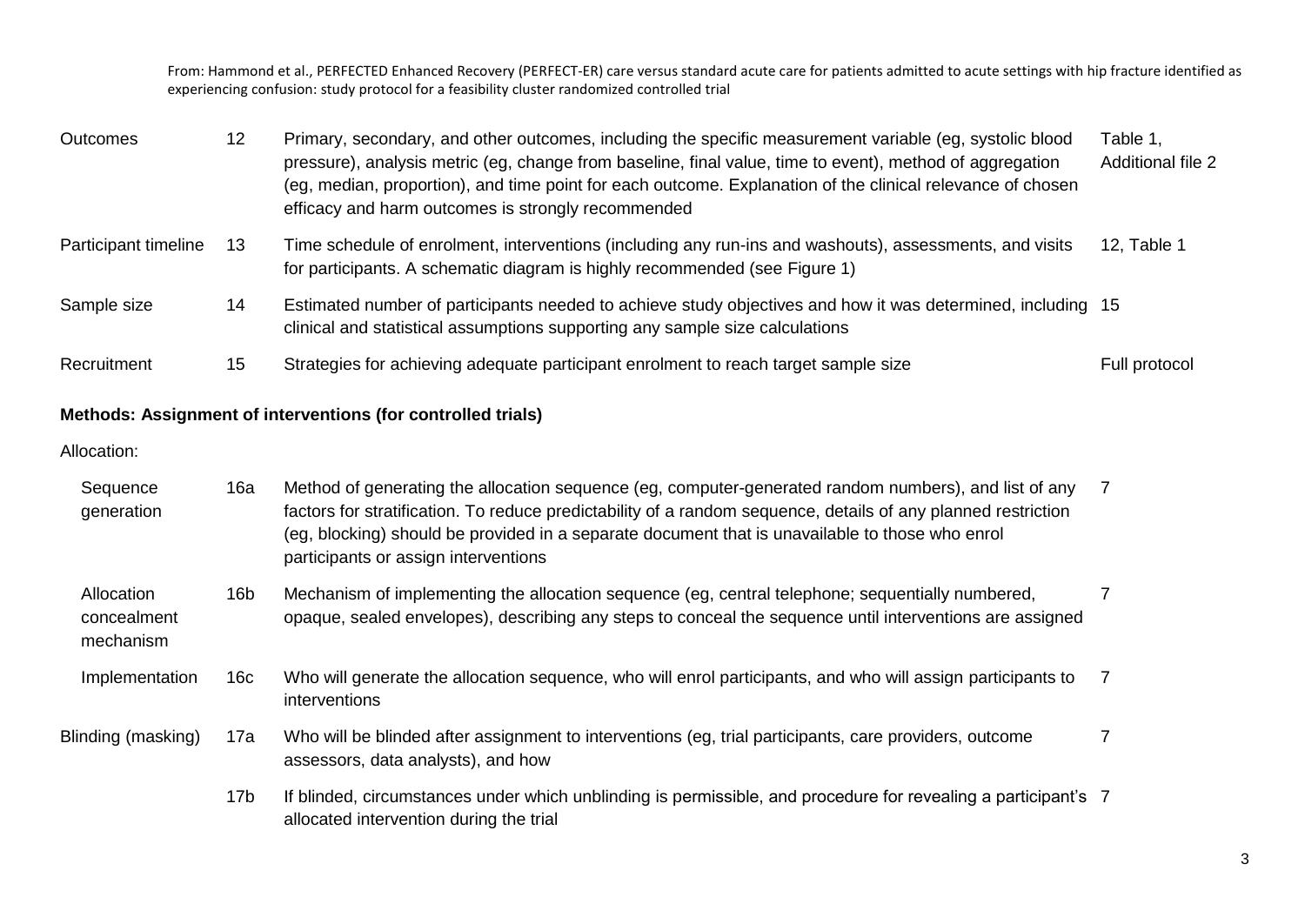## **Methods: Data collection, management, and analysis**

| Data collection<br>methods | 18a                        | Plans for assessment and collection of outcome, baseline, and other trial data, including any related<br>processes to promote data quality (eg, duplicate measurements, training of assessors) and a description of file 2<br>study instruments (eg, questionnaires, laboratory tests) along with their reliability and validity, if known.<br>Reference to where data collection forms can be found, if not in the protocol | 12, additional                                                                                                                                                                                                                                                                                                                                    |           |
|----------------------------|----------------------------|------------------------------------------------------------------------------------------------------------------------------------------------------------------------------------------------------------------------------------------------------------------------------------------------------------------------------------------------------------------------------------------------------------------------------|---------------------------------------------------------------------------------------------------------------------------------------------------------------------------------------------------------------------------------------------------------------------------------------------------------------------------------------------------|-----------|
|                            |                            | 18 <sub>b</sub>                                                                                                                                                                                                                                                                                                                                                                                                              | Plans to promote participant retention and complete follow-up, including list of any outcome data to be<br>collected for participants who discontinue or deviate from intervention protocols                                                                                                                                                      | 3, 7      |
|                            | Data management            | 19                                                                                                                                                                                                                                                                                                                                                                                                                           | Plans for data entry, coding, security, and storage, including any related processes to promote data quality 13, 17,18, 21<br>(eg, double data entry; range checks for data values). Reference to where details of data management<br>procedures can be found, if not in the protocol                                                             |           |
|                            | <b>Statistical methods</b> | 20a                                                                                                                                                                                                                                                                                                                                                                                                                          | Statistical methods for analysing primary and secondary outcomes. Reference to where other details of the 15-17<br>statistical analysis plan can be found, if not in the protocol                                                                                                                                                                 |           |
|                            |                            | 20 <sub>b</sub>                                                                                                                                                                                                                                                                                                                                                                                                              | Methods for any additional analyses (eg, subgroup and adjusted analyses)                                                                                                                                                                                                                                                                          | $15 - 17$ |
|                            |                            | 20c                                                                                                                                                                                                                                                                                                                                                                                                                          | Definition of analysis population relating to protocol non-adherence (eg, as randomised analysis), and any<br>statistical methods to handle missing data (eg, multiple imputation)                                                                                                                                                                | $15 - 17$ |
|                            | <b>Methods: Monitoring</b> |                                                                                                                                                                                                                                                                                                                                                                                                                              |                                                                                                                                                                                                                                                                                                                                                   |           |
|                            | Data monitoring            | 21a                                                                                                                                                                                                                                                                                                                                                                                                                          | Composition of data monitoring committee (DMC); summary of its role and reporting structure; statement of 20<br>whether it is independent from the sponsor and competing interests; and reference to where further details<br>about its charter can be found, if not in the protocol. Alternatively, an explanation of why a DMC is not<br>needed |           |
|                            |                            |                                                                                                                                                                                                                                                                                                                                                                                                                              |                                                                                                                                                                                                                                                                                                                                                   |           |

21b Description of any interim analyses and stopping guidelines, including who will have access to these interim results and make the final decision to terminate the trial 16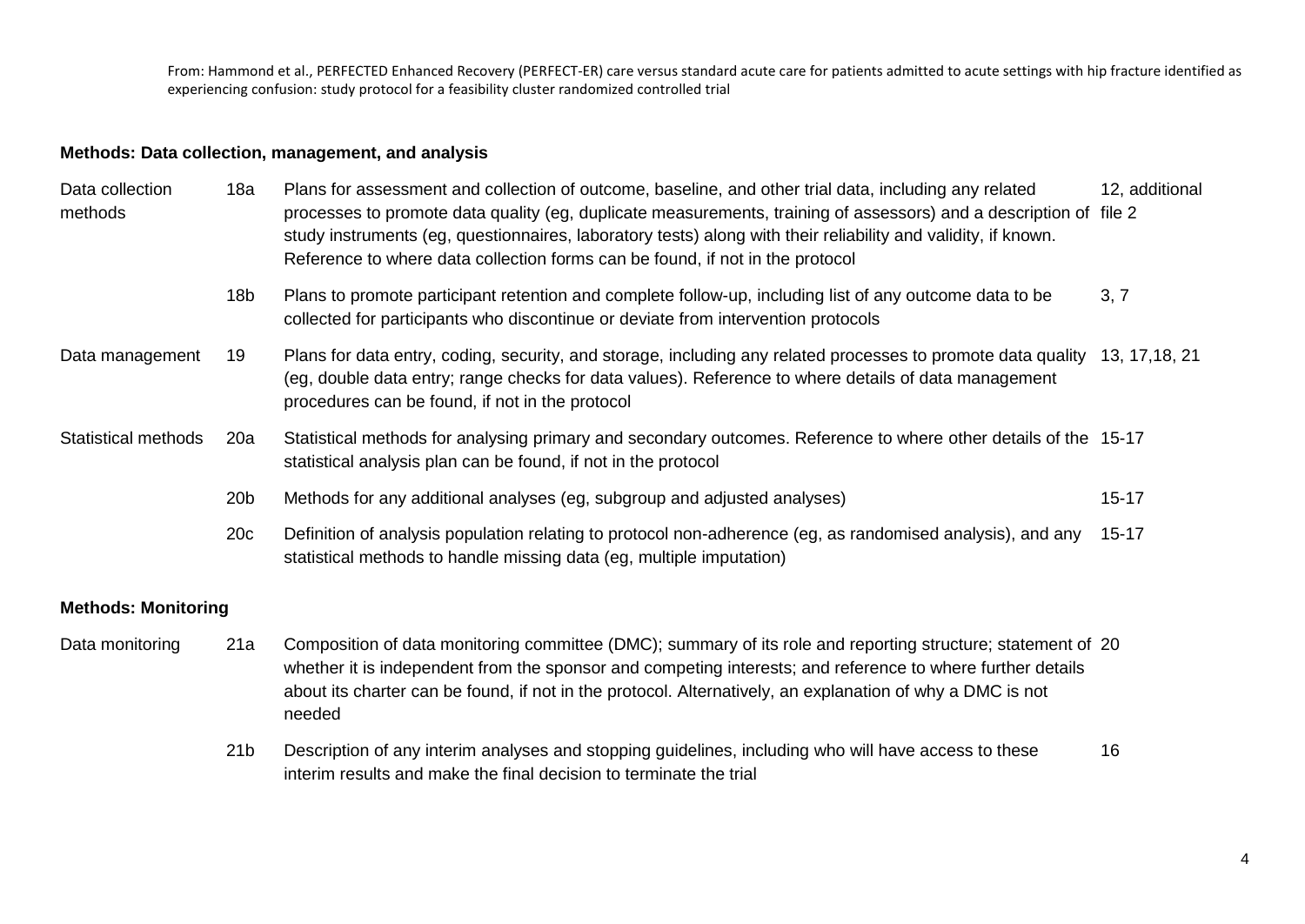| Harms                             | 22              | Plans for collecting, assessing, reporting, and managing solicited and spontaneously reported adverse<br>events and other unintended effects of trial interventions or trial conduct                                                   | Full protocol |
|-----------------------------------|-----------------|----------------------------------------------------------------------------------------------------------------------------------------------------------------------------------------------------------------------------------------|---------------|
| Auditing                          | 23              | Frequency and procedures for auditing trial conduct, if any, and whether the process will be independent<br>from investigators and the sponsor                                                                                         | $11 - 14$     |
| <b>Ethics and dissemination</b>   |                 |                                                                                                                                                                                                                                        |               |
| Research ethics<br>approval       | 24              | Plans for seeking research ethics committee/institutional review board (REC/IRB) approval                                                                                                                                              | 19            |
| Protocol<br>amendments            | 25              | Plans for communicating important protocol modifications (eg, changes to eligibility criteria, outcomes,<br>analyses) to relevant parties (eg, investigators, REC/IRBs, trial participants, trial registries, journals,<br>regulators) | 20            |
| Consent or assent                 | 26a             | Who will obtain informed consent or assent from potential trial participants or authorised surrogates, and<br>how (see Item 32)                                                                                                        | $10 - 12$     |
|                                   | 26 <sub>b</sub> | Additional consent provisions for collection and use of participant data and biological specimens in ancillary -<br>studies, if applicable                                                                                             |               |
| Confidentiality                   | 27              | How personal information about potential and enrolled participants will be collected, shared, and<br>maintained in order to protect confidentiality before, during, and after the trial                                                | Full protocol |
| Declaration of<br>interests       | 28              | Financial and other competing interests for principal investigators for the overall trial and each study site                                                                                                                          | 19-20         |
| Access to data                    | 29              | Statement of who will have access to the final trial dataset, and disclosure of contractual agreements that<br>limit such access for investigators                                                                                     | Full protocol |
| Ancillary and post-<br>trial care | 30              | Provisions, if any, for ancillary and post-trial care, and for compensation to those who suffer harm from trial -<br>participation                                                                                                     |               |